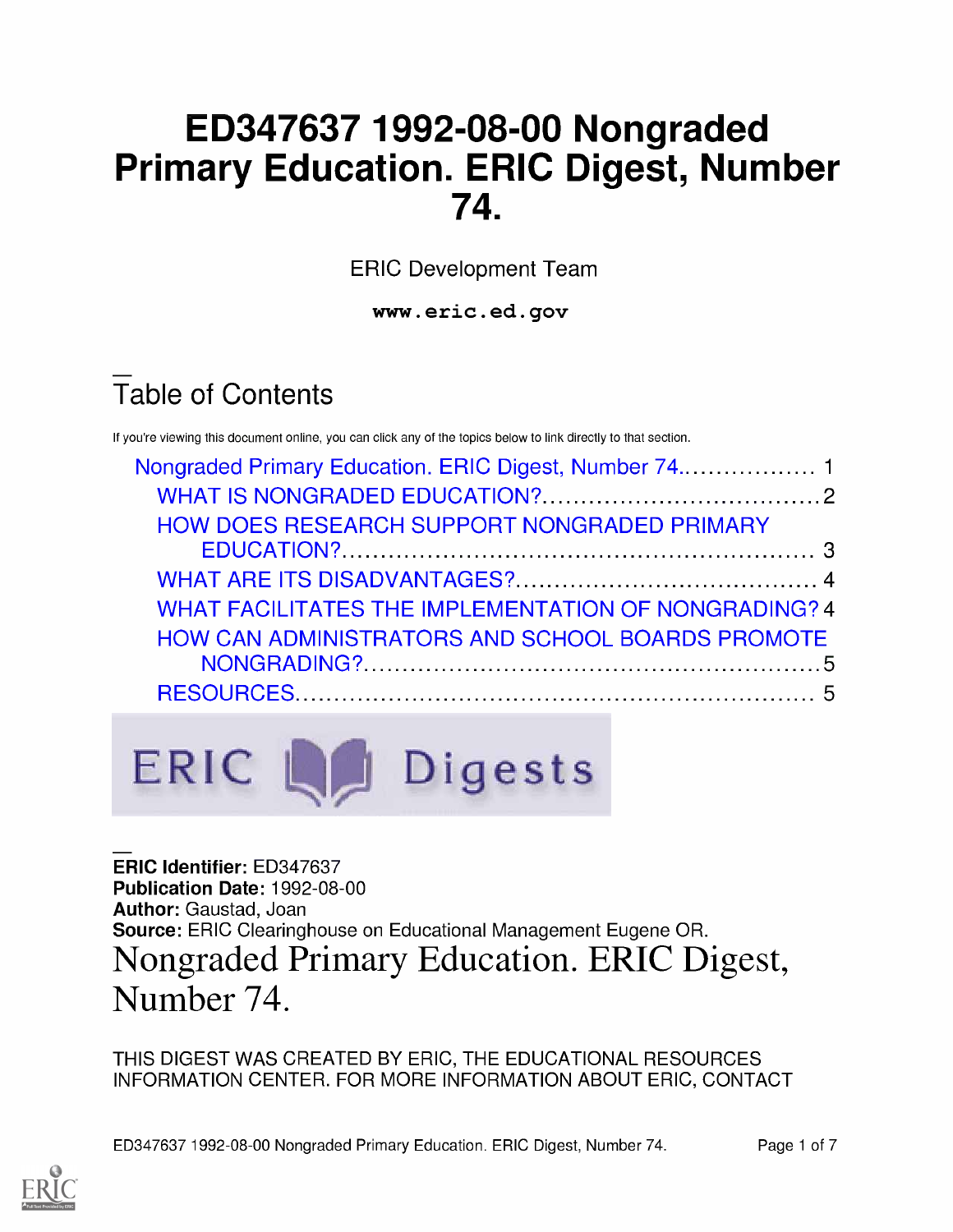#### ACCESS ERIC 1-800-LET-ERIC

In the mid-1800s, the revolutionary idea of mass public education created the need for an efficient, economical system capable of handling large numbers of students. Graded education--the practice of classifying and dividing students by age--spread rapidly throughout the United States and has remained the standard until the present (Goodlad and Anderson 1987). In the 1990s, educators and citizens are reevaluating their schools and proposing reforms to meet the needs of diverse social and economic groups. Nongraded primary education is a key component of many reform proposals, including the Kentucky Educational Reform Act and the Oregon Educational Act for the 21st Century.

Many experimental nongraded programs tried in the sixties and early seventies failed due to inadequate understanding, lack of administrative and community support, and poorly planned implementation. Today's nongraded model is supported by additional decades of research and refined by the study of successful programs.

## WHAT IS NONGRADED EDUCATION?

Nongraded education is the practice of teaching children of different ages and ability levels together, without dividing them (or the curriculum) into steps labeled by grade designations. Children move from easier to more difficult material at their own pace, making continuous progress rather than being promoted once per year. Curriculum and teaching practices are developmentally appropriate. Integrated curriculum fosters children's physical, social, emotional, and intellectual growth (Gaustad 1992a). Various names have been used to describe this approach, including mixed-age grouping, heterogeneous grouping, and open education. In some cases, as with Kentucky's Primary Program, alternative terminology is deliberately used to avoid negative associations with the earlier unsuccessful programs (Robinson-Armstrong 1992). Nongrading can be used with all ages but is particularly appropriate during the primary years.

A nongraded classroom differs physically from a graded one. Rows of desks do not permanently face one direction; instead, tables and chairs are frequently regrouped. "Learning Centers" are scattered around the room: tables holding math, science, and art materials; a sand table with plastic toys for pretend play; a library corner with bean-bag chairs and book-filled shelves.

Materials are geared toward hands-on learning. For example, instead of learning arithmetic solely from workbooks, children discover basic mathematical relationships by sorting, counting, and measuring real objects.

Flexible grouping is a key element of nongraded education. Students are grouped homogeneously by achievement for some subjects, such as math and reading. For other subjects children learn in heterogeneous groups. At different times students work

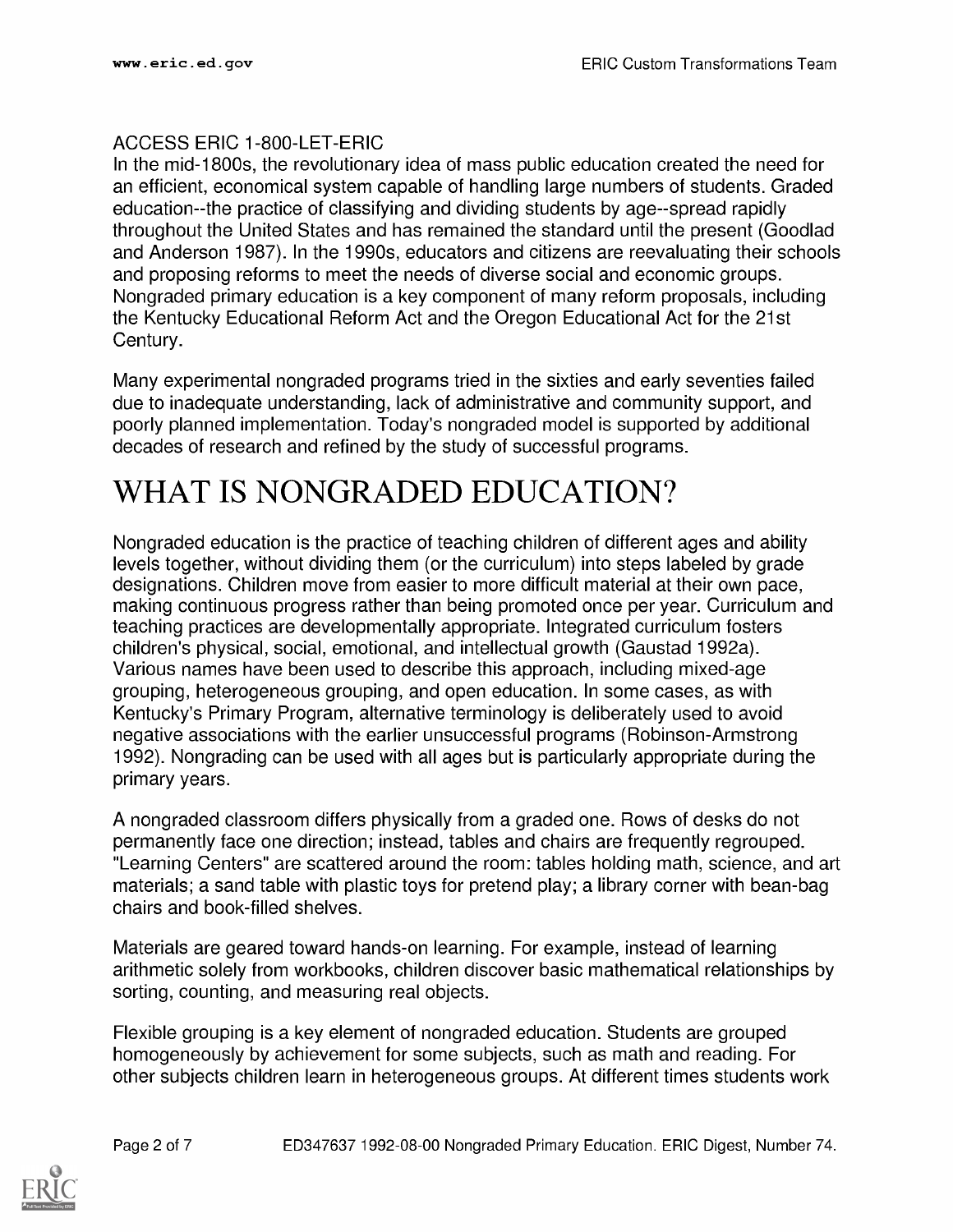independently, in pairs, and in large and small groups (Gaustad 1992a).

Children contribute to group projects according to their skill level. For example, in making books to display what they learned about a topic, younger children can create illustrations while older children write the text (Katz and others 1990).

Those unfamiliar with the term nongraded often assume it refers to the practice of not giving letter grades. Many nongraded programs do use alternative types of evaluation, such as collections of student work and descriptive reports. However, this is only a small element of the approach.

## HOW DOES RESEARCH SUPPORT NONGRADED PRIMARY EDUCATION?

Graded education assumes that students who are the same age are at basically the same level of cognitive development, can be taught in the same way, and will progress at the same rate. Intellectual development is assumed to be the goal, and the division of curriculum into discrete skills and subjects to be the most effective organization. Research has discredited all these assumptions.

Young children actually vary in their rates of intellectual development just as they do in physical development. They often progress at different rates in different areas of achievement and may alternately spurt ahead and hit plateaus rather than moving at a steady pace. Goodlad and Anderson (1987) state, "Children entering the first grade differ in mental age by approximately four full years." Even greater variation may be found in subsequent grades.

Swiss psychologist Jean Piaget established that young children are cognitively not ready to think abstractly. They learn best through active, hands-on activities with concrete materials. Research on learning has shown that, whatever the learner's age, information taught in a meaningful context is more easily learned than unconnected facts (Gaustad 1992a), and that individuals with different learning styles rely to different degrees on auditory, visual, and kinesthetic cues.

In its influential position statement, the National Association for the Education of Young Children (Bredekamp1987) summarized this accumulated knowledge of child development and described appropriate teaching practices for primary-age children. Its list of developmentally appropriate practices closely matches the components of nongraded education. The inappropriate practices it lists are typical of traditional graded education.

After reviewing studies comparing graded and nongraded programs, Miller (1989) concluded that multiage or multigraded classes are as effective as single-grade classes in terms of academic achievement, and superior in terms of student attitudes toward

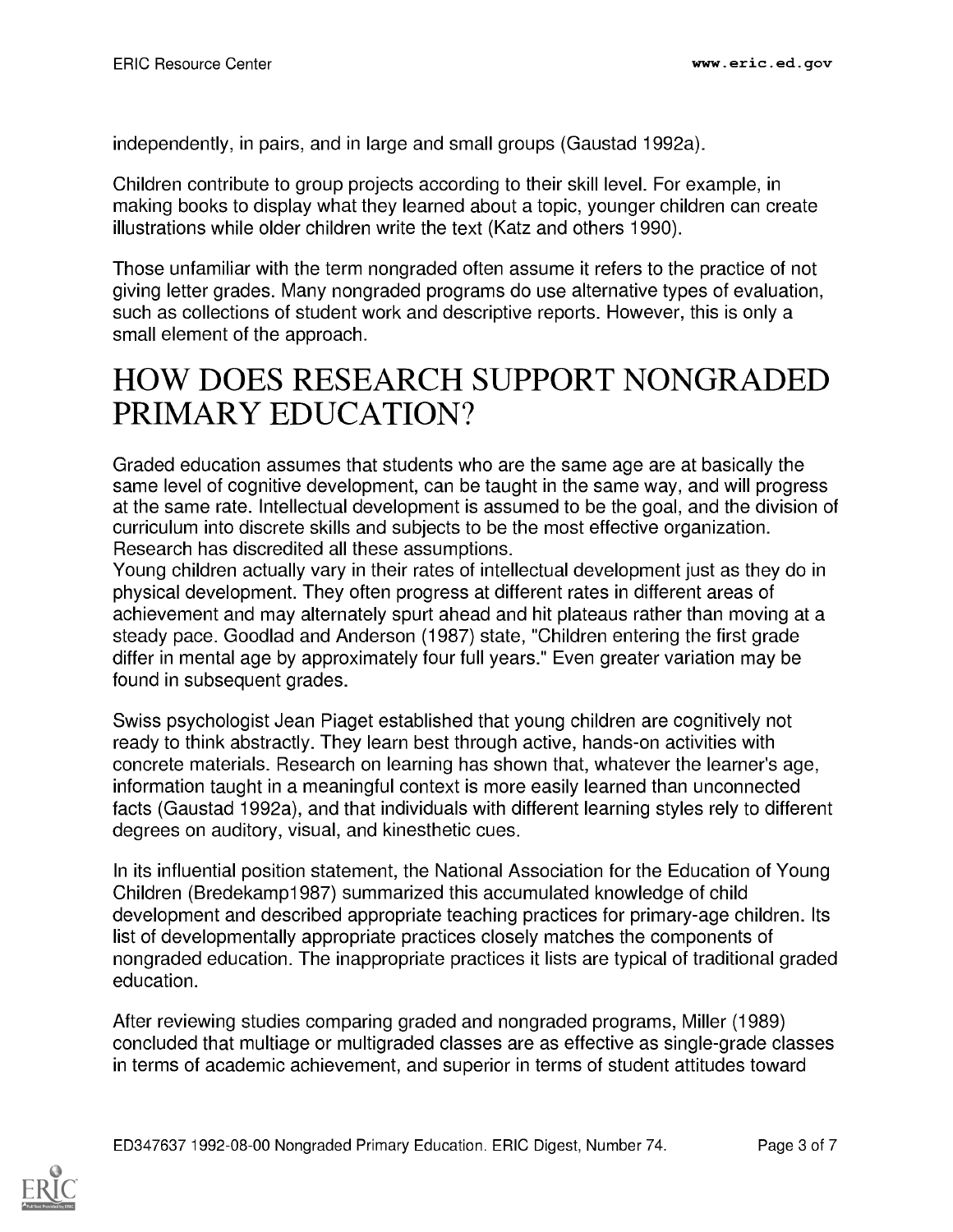school and self. Katz and others found that participating in mixed-age groups has social and cognitive benefits for both older and younger children. Cooperative, prosocial behaviors increased and discipline problems were reduced.

## WHAT ARE ITS DISADVANTAGES?

Experts agree that teaching multiage classes requires more preparation time. Teacher burnout due to insufficient planning time was one reason for the failure of earlier nongraded experiments.

Abbie Robinson-Armstrong, director of the Kentucky Department of Education's Division of Early Childhood, points out that it also requires "more knowledge about child development, integrated curriculum, and instructional strategies." Most teachers will require substantial training. Districts that previously relied heavily on single sets of textbooks and manuals will need to acquire hands-on materials and a variety of supplementary books. These changes may be costly.

It may be easier to "pick up a teacher's manual and read verbatim from it" (Robinson-Armstrong) than to use a variety of instructional strategies with groups of varying sizes. It may be more efficient to correct multiple-choice tests than to evaluate collections of student work and write descriptive comments. But as Goodlad and Anderson comment, "Efficiency takes on proper meaning only in relation to the job that should be done. To recognize that something is easy does not justify our doing it."

#### WHAT FACILITATES THE IMPLEMENTATION OF NONGRADING?

Good lad and Anderson found that understanding and support by teachers and parents were the factors most crucial to the success of nongraded programs. Thus educating and informing teachers and parents is the first priority. Both groups are more likely to support nongrading when they are involved in planning and decision-making (Gaustad 1992b).

Miller calls practical training in multiage teaching "critically important for success." This should include opportunities to observe effective models such as through visits to schools with pilot programs.

Hord and others (1987) found that innovations often fail because policymakers drastically underestimate how long change will take and the amount of training and support teachers will require. Realistically, full implementation of innovations require several years.

Changing to nongraded education involves multiple innovations. It affects basic educational philosophy and often clashes with deeply held expectations. However, a number of its elements can be used in graded settings, and many graded schools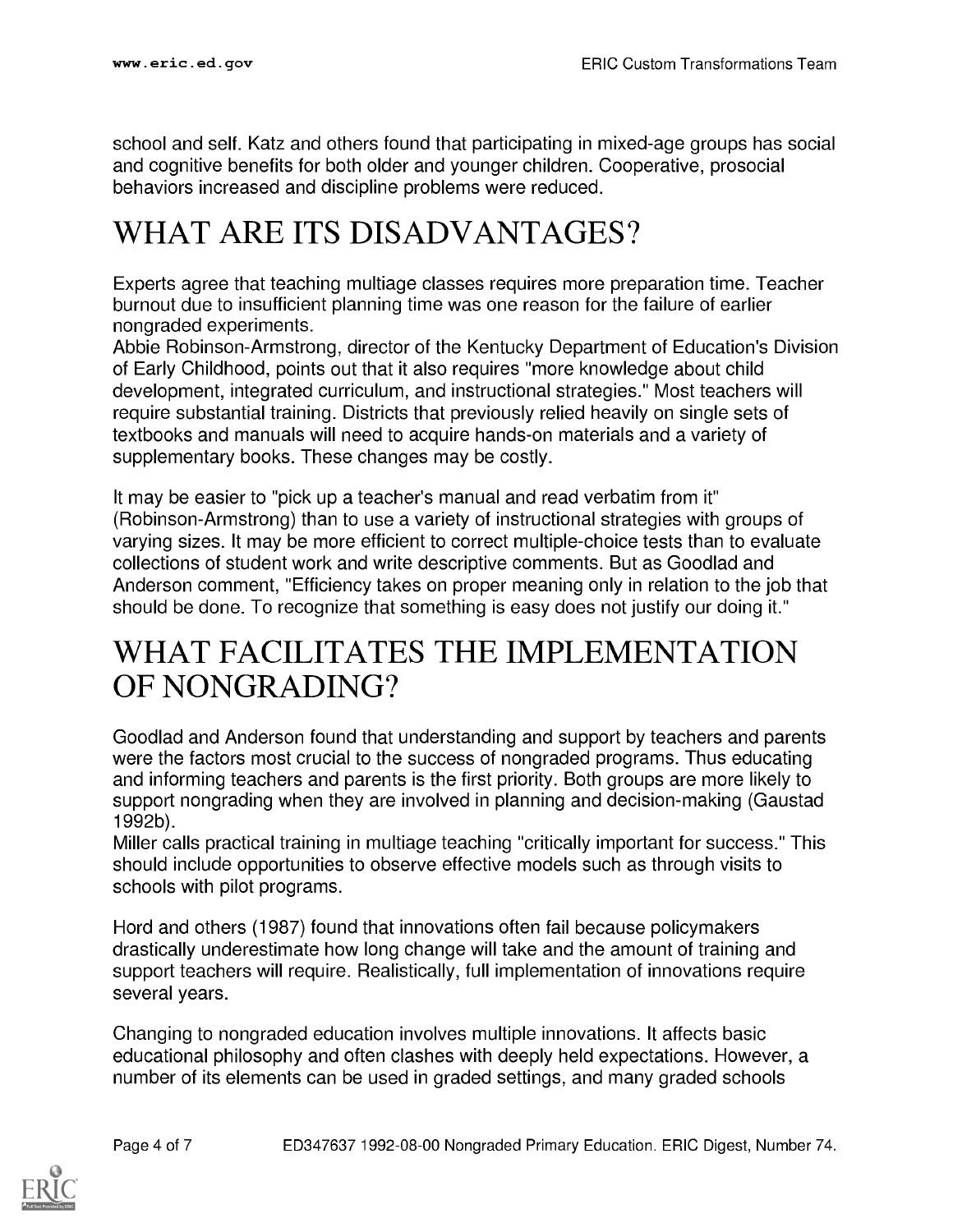already use them to some extent. Adding new elements one at a time is easier than attempting to change everything at once.

## HOW CAN ADMINISTRATORS AND SCHOOL BOARDS PROMOTE NONGRADING?

Some districts have adopted policies endorsing nongraded education and encouraged their schools to move in that direction. In other districts, interest in nongrading has originated with teachers. Educators interviewed by Gaustad (1992b) agree that board support is extremely helpful in either case. However, most feel boards should not dictate specific actions.

Boards can help by removing impediments such as requirements for grade-level textbooks and accountability evaluation based on standardized testing. Waiving these grade-oriented regulations lessens pressure on teachers and frees them to focus on mastering nongraded teaching techniques (Gaustad 1992b).

John Thompson, director of policy services for the Kentucky School Boards Association, says boards must do the following to ensure that Kentucky's new primary program succeeds: (1) make sure their teachers receive sufficient training, (2) inform their communities, (3) find funding for transition expenses not covered by the state, and (4) monitor their schools' progress and assist in evaluating and improving the implementation process (Gaustad 1992b).

If a district decides to promote nongraded education, policymakers should acknowledge the magnitude of the change and be realistic about the time and resources it will require. Nonetheless, nongraded primary education is well worth exploring.

## RESOURCES

Bredekamp, Sue, Editor. DEVELOPMENTALLY APPROPRIATE PRACTICE IN EARLY CHILDHOOD PROGRAMS SERVING CHILDREN FROM BIRTH THOUGH AGE

8. Washington, D.C.: National Association for the Education of

Young Children, 1987.

Gaustad, Joan. NONGRADED EDUCATION: MIXED-AGE, INTEGRATED,

AND DEVELOPMENTALLY APPROPRIATE EDUCATION FOR PRIMARY CHILDREN.

OSSC Bulletin. Eugene, Oregon: Oregon School Study Council, March

1992a. 38 pages.

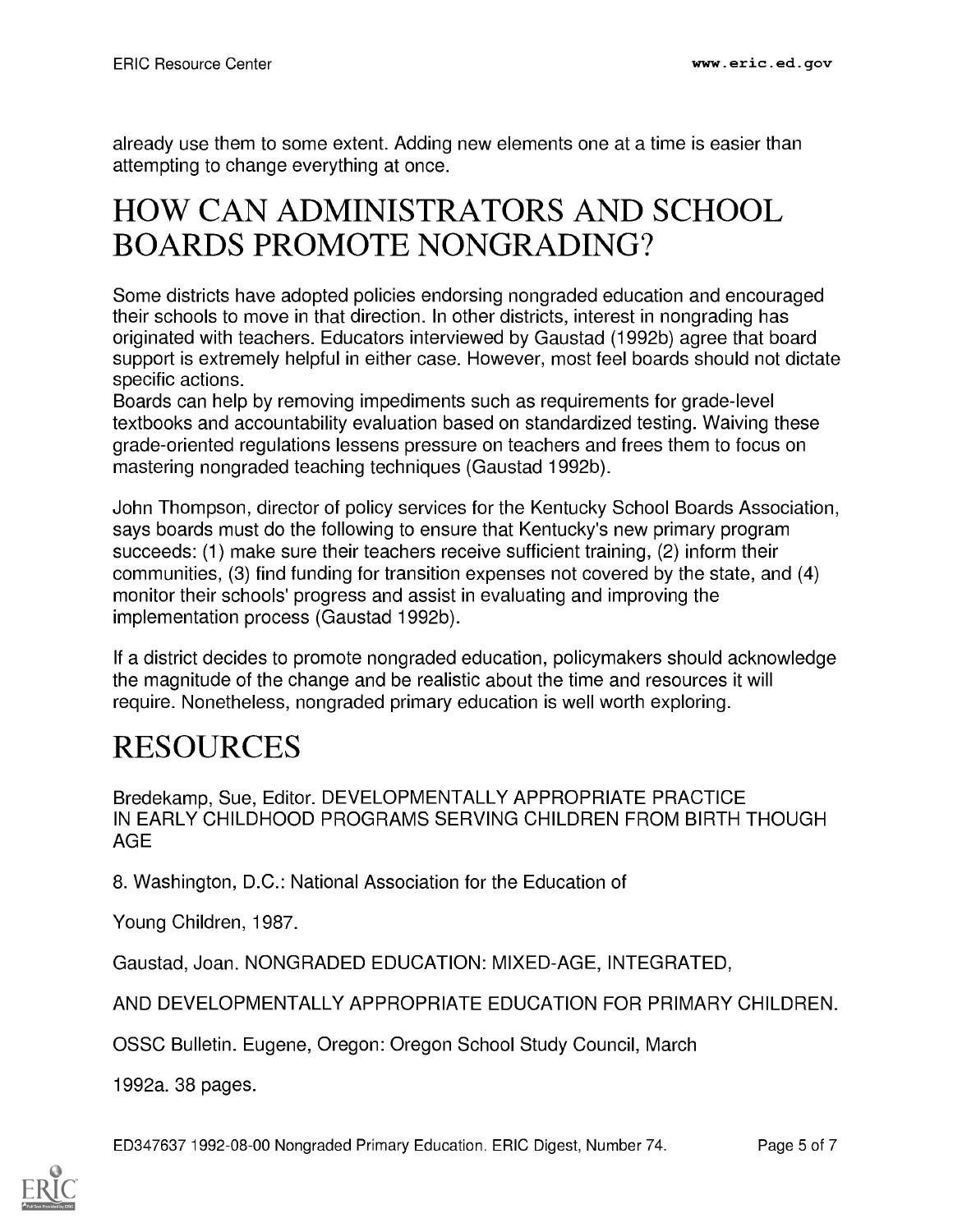MAKING THE TRANSITION TO NONGRADED PRIMARY EDUCATION

Education. OSSC Bulletin. Eugene, Oregon: Oregon School Study

Council,

Goodlad, John I., and Robert H. Anderson. THE NONGRADED ELEMENTARY SCHOOL, Revised Edition. New York: Teachers College Press, Columbia University, 1987. 248 pages.

Hord, Shirley M., and others. TAKING CHARGE OF CHANGE. Alexandria, Virginia: Association for Supervision and Curriculum Development, 1987. 98 pages.

Katz, Lilian G., and others. THE CASE FOR MIXED-AGE GROUPING IN EARLY EDUCATION. Washington, D.C.: National Association for the Education of Young Children, 1990. 59 pages.

Kentucky Department of Education. KENTUCKY'S PRIMARY SCHOOL: THE WONDER YEARS, PROGRAM DESCRIPTION I. Frankfort, Kentucky: Author, undated. 115 pages.

Miller, Bruce A. THE MULTIGRADE CLASSROOM: A RESOURCE HANDBOOK FOR SMALL, RURAL SCHOOLS. Portland, Oregon: Northwest Regional Educational Laboratory, 1989. 279 pages. ED 320 719.

Robinson-Armstrong, Abbie. Unpublished memorandum, March 27,1992.

FOR FURTHER INFORMATION

ERIC Clearinghouse on Educational Management

#### 0

College of Education

#### **0 1**

1787 Agate Street

#### ei

Eugene, OR 97403

#### **0 1**